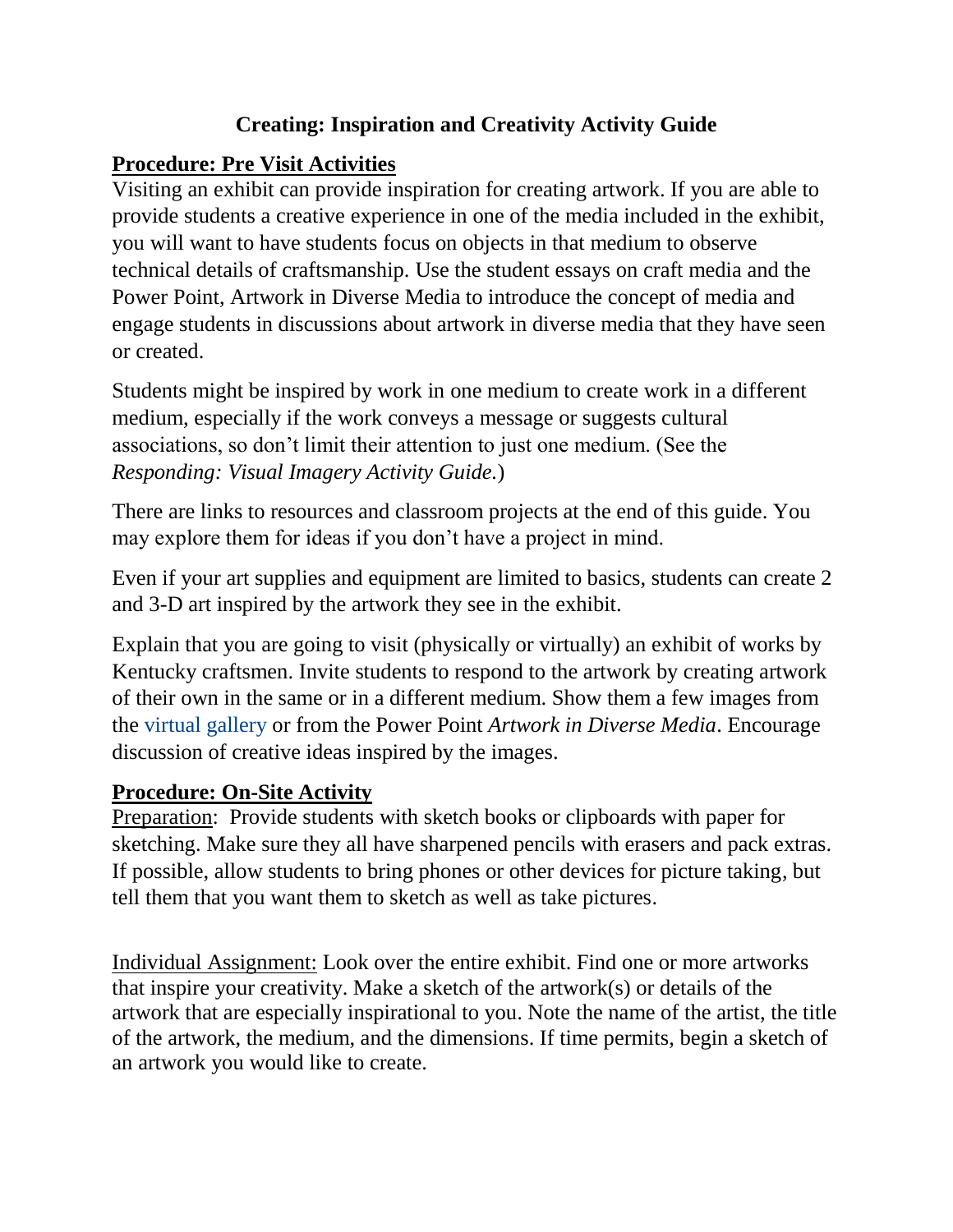#### **Procedure: Post-Visit Activities**

- 1. Allow time for students to refine their sketches of at least one of the artworks they found inspirational. Allow them access to the virtual gallery or the Power Point if they need additional inspiration.
- 2. Have students share their sketches in large or small groups. The purpose of the sharing exercise is not to critique the sketches, but to allow each student time to express what they found inspirational about the artwork.
- 3. If desired, have students create a final drawing, painting, or model of the artwork. This can be a free exercise or you may develop criteria for the assignment.
- 4. Allow time for students to create a sketch of an artwork they would like to create, making notes about the medium they would use and the overall size they envision.
- 5. Have students share their sketches in large or small groups. The purpose of the sharing exercise is not to critique the sketches, but to allow each student time to explain the artwork they would like to create and how this idea was inspired by artwork they saw at the exhibit.
- 6. If desired, have students create a final drawing, painting, or model of the artwork they envision. This can be a free exercise or you may develop criteria for the assignment.
- 7. Use one of the activities at the end of this guide, design your own activity, or allow students freedom to select media and processes to create a work of art inspired by one or more artworks observed in the exhibit. Allow them access to the virtual gallery or to the Power Point as needed. This can be a free exercise or you may develop criteria for the assignment. (See the *Responding: Developing Criteria* Activity Guide for ideas on how to develop group criteria for artworks in specific or diverse media.)
- 8. Have students write an artist statement about their work.
- 9. Lead students in organizing a physical or virtual exhibit of their work. (See the *Presenting: Presenting Artworks in an Exhibit* Activity Guide for ideas on how to create the exhibit.

### **Anchor Standard**

### **#VA:Cr1.2**

**Process Component:** Investigate, Plan, Make **Anchor Standard:** Generate and conceptualize artistic ideas and work.

### **Grade-Specific Performance Expectations**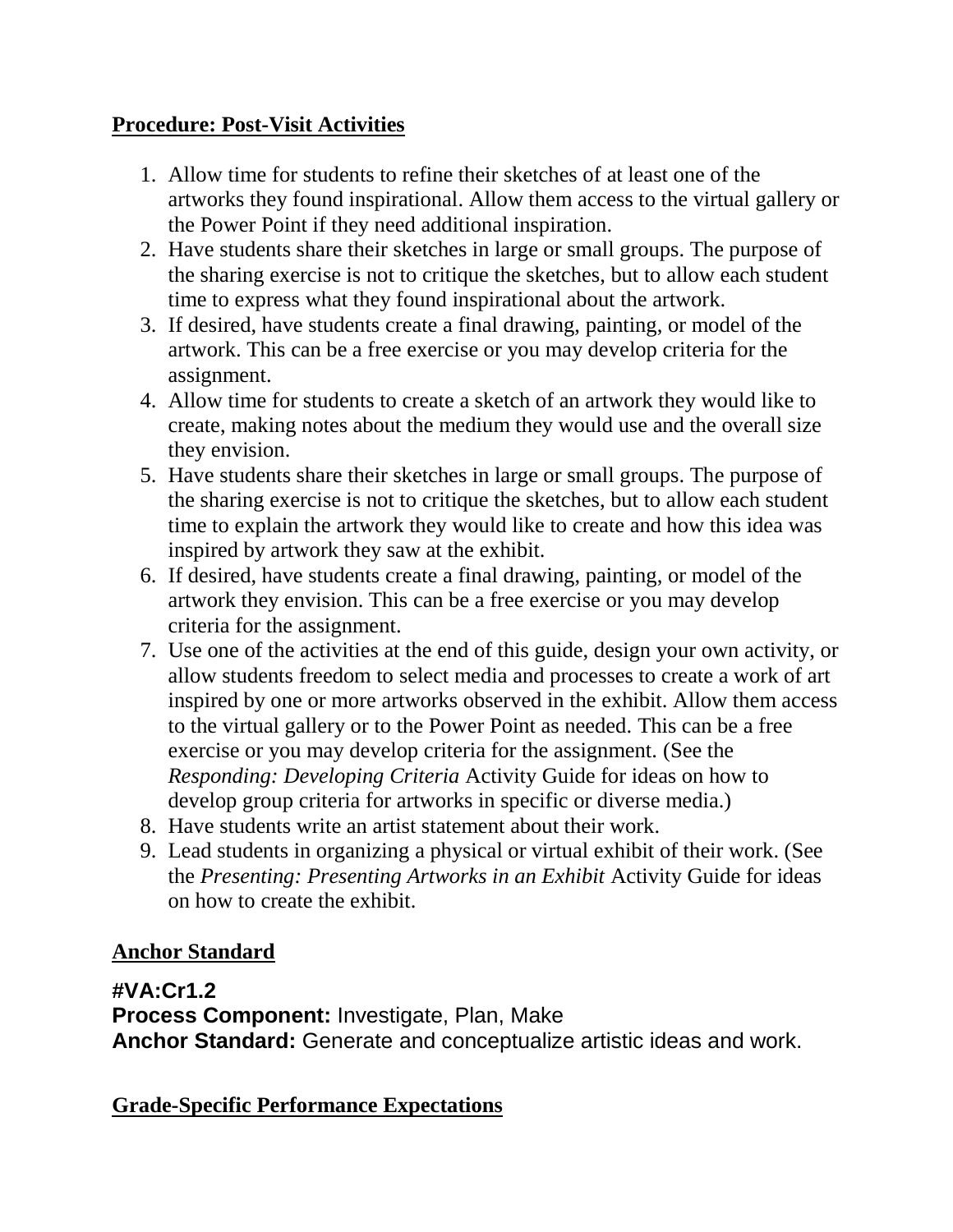## **Grade 4**

# **VA:Cr1.2.4**

Collaboratively set goals and create artwork that is meaningful and has purpose to the makers.

## **Grade 5**

## **VA:Cr1.2.5**

Identify and demonstrate diverse methods of artistic investigation to choose an approach for beginning a work of art.

### **Grade 6**

## **VA:Cr1.2.6**

Formulate an artistic investigation of personally relevant content for creating art.

## **Grade 7**

## **VA:Cr1.2.7**

Develop criteria to guide making a work of art or design to meet an identified goal.

**Grade 8**

## **VA:Cr1.2.8**

Collaboratively shape an artistic investigation of an aspect of present-day life using a contemporary practice of art and design.

### **Grade Hs proficient**

## **VA:Cr1.2.HSI**

Shape an artistic investigation of an aspect of present-day life using a contemporary practice of art or design.

### **Grade Hs accomplished**

## **VA:Cr1.2.HSII**

Choose from a range of materials and methods of traditional and contemporary artistic practices to plan works of art and design.

### **Grade Hs advanced**

### **VA:Cr1.2.HSIII**

Choose from a range of materials and methods of traditional and contemporary artistic practices, following or breaking established conventions, to plan the making of multiple works of art and design based on a theme, idea, or concept.

**Suggested Classroom Activities Selected from the Berea Public Art Tour (with permission of Berea Tourism)<http://www.bereapublicart.com/>**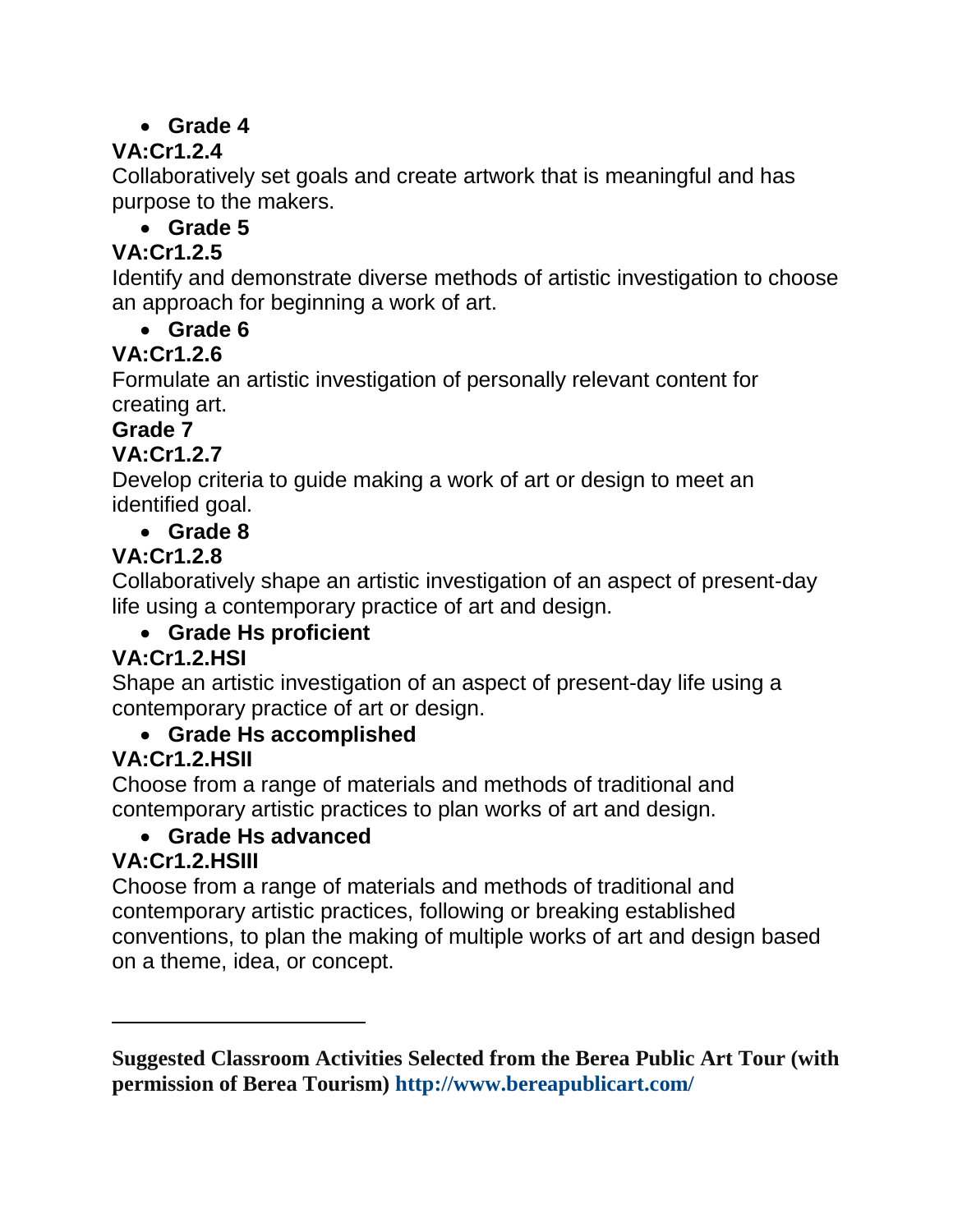*Note that many activities suggest specific brand name materials, but other materials can be substituted.* 

[3rd and up Convertible Canned Sculpture](http://www.bereapublicart.com/wp-content/uploads/2015/06/3rd-and-up-convertible-canned-sculpture.pdf) [5th and up Assemblage Art](http://www.bereapublicart.com/wp-content/uploads/2015/06/5th-and-up-assemblage-art.pdf) [5th and up Ancient Bas-relief Casting](http://www.bereapublicart.com/wp-content/uploads/2015/06/5th-and-up-ancient-bas-relief-casting.pdf) [5th and up Flexible Glass Sculpture Arti-stik Sculpture](http://www.bereapublicart.com/wp-content/uploads/2015/06/5th-and-up-flexible-glass-sculpture-arti-stik-sculpture.pdf) [5th and up Textural Glass Slumping Glass Casting](http://www.bereapublicart.com/wp-content/uploads/2015/06/5th-and-up-textural-glass-slumping-glass-casting.pdf) [5th and up Wireform Figure Sculpture](http://www.bereapublicart.com/wp-content/uploads/2015/06/5th-and-up-wireform-figure-sculpture.pdf) [HS Cable Sculpture](http://www.bereapublicart.com/wp-content/uploads/2015/06/HS-cable-sculpture.pdf) [K-5 Recycled Jellies Jellyfish](http://www.bereapublicart.com/wp-content/uploads/2015/06/K-5-recycled-jellies-jellyfish.pdf) [Subtractive Sculpture –](http://www.bereapublicart.com/wp-content/uploads/2015/06/Subtractive-Sculpture-Soap-Carving.pdf) Soap Carving [Simulated Stained Glass Lesson Plan](http://www.bereapublicart.com/wp-content/uploads/2015/06/Simluated-Stained-Glass-Lesson-Plan.pdf) [Simluated Stained Glass Overlay Lesson Plan](http://www.bereapublicart.com/wp-content/uploads/2015/06/Simluated-Stained-Glass-Overlay-Lesson-Plan.pdf) [Stained Glass Art Tango Lesson Plan](http://www.bereapublicart.com/wp-content/uploads/2015/06/Stained-Glass-Art-Tango-Lesson-Plan.pdf) [Weaver's Bottom –](http://www.bereapublicart.com/wp-content/uploads/2015/06/Weavers-Bottom-Suggested-Classroom-Activities.pdf) The Classroom

#### **Suggested Classroom Activities with wood**

1. To find both visual and textual information about furniture (and other household objects and elements of material culture) of the different time periods of Kentucky and US history that you are studying, go to <http://exhibits.museum.state.il.us/exhibits/athome/index.html>

### 2. **Wood Turning**

If you are fortunate enough to have a woodworking shop at your school, you could lead students in making a wooden bowl using the instructions found at:

[http://psischools.com/how-to\\_bowl.html.](http://psischools.com/how-to_bowl.html) If you don't have a woodworking shop, you can use this site to demonstrate to students the processes involved in turning wood to create functional art.

### **3. Working with Wood – Activity from 4-H Cooperative Extension Service**

**Objectives:** Introduce children to woodworking tools and teach how to make beginner woodworking projects.

#### **Discussion;** 5 minutes

Show children different woodworking tools. These can be real objects or pictures.

• Hammer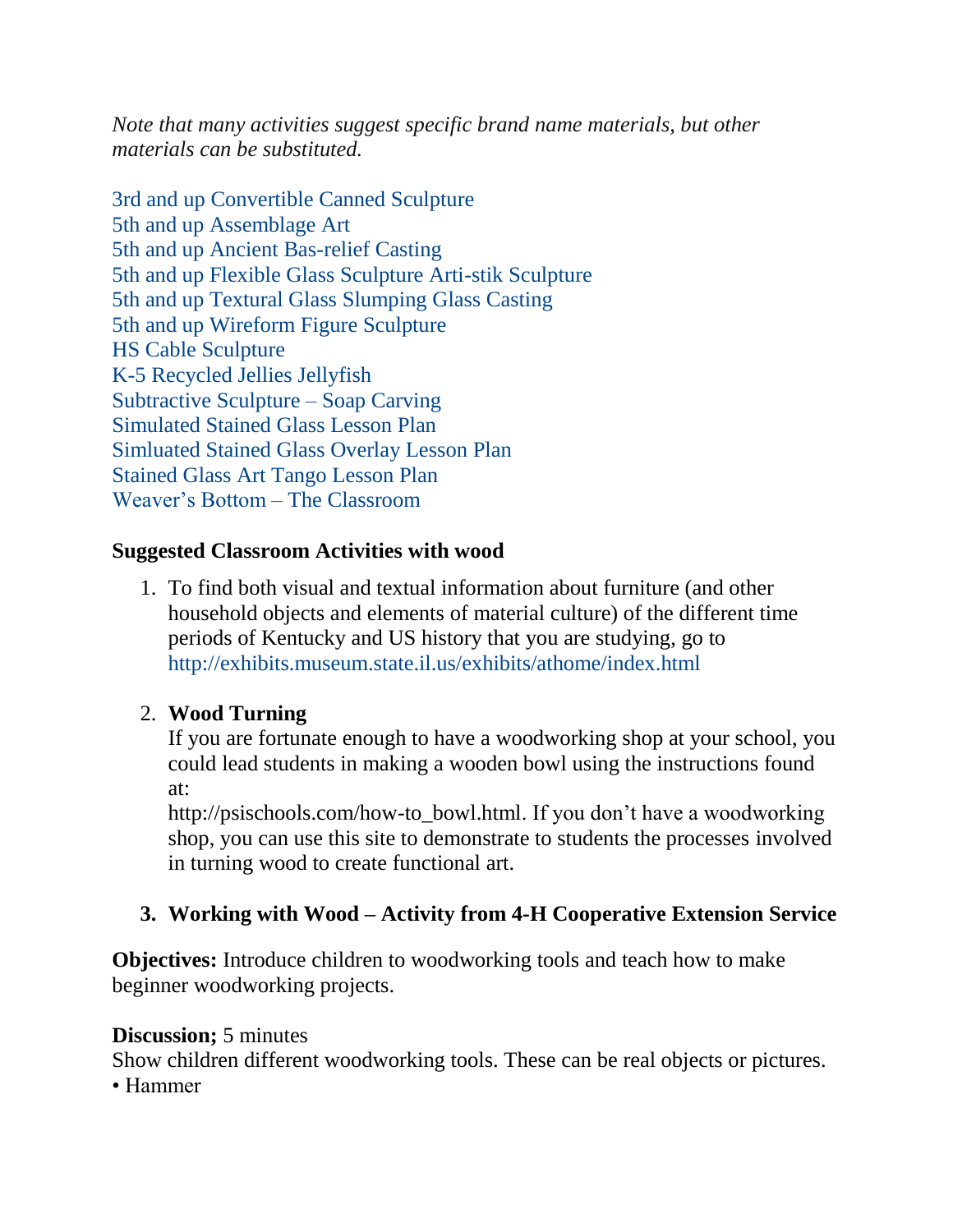- Nails
- Sandpaper
- Screwdriver

#### **Hammering;** 5-10 minutes

Show students how to use a hammer correctly. After instruction, children can practice nailing on scrap pieces of wood.

• Hold the hammer on the lower part of the handle. This makes the force on impact harder because of a wider swing. Bend your arms at the elbow and be consistent with your swing. Aim properly. You don't want a very sore (or broken) thumb.

• Hit the head of the nail with the center of the hammerhead face.

### **4. Wood Staining for Students - Activity from 4-H Cooperative Extension Service**

**Objective:** To discuss proper wood safety and to learn the basics of staining. Materials: Stain (color of choice) Wood Clover cut-outs Woodworking safety gear (pictures or actual items) Paintbrush or sponge for staining Paint tray Magnets (optional)

10 to 15 minutes; Find a Career

Ask students to write as many woodworking careers as they can. After discussing careers, ask students to decide which career they would be most interested in and why.

10 to 15 minutes; Wood Safety

Introduce the top 10 rules of wood safety. (See worksheet below) Discuss woodworking safety gear, including gloves, eye protection, ear protection, and facemasks. Actual items can be on display to demonstrate proper use and purpose. Pictures can also be used to serve this purpose.

5 to 10 minutes; Staining Basics

The process for staining and finishing wood is the same whether the wood is new or stripped: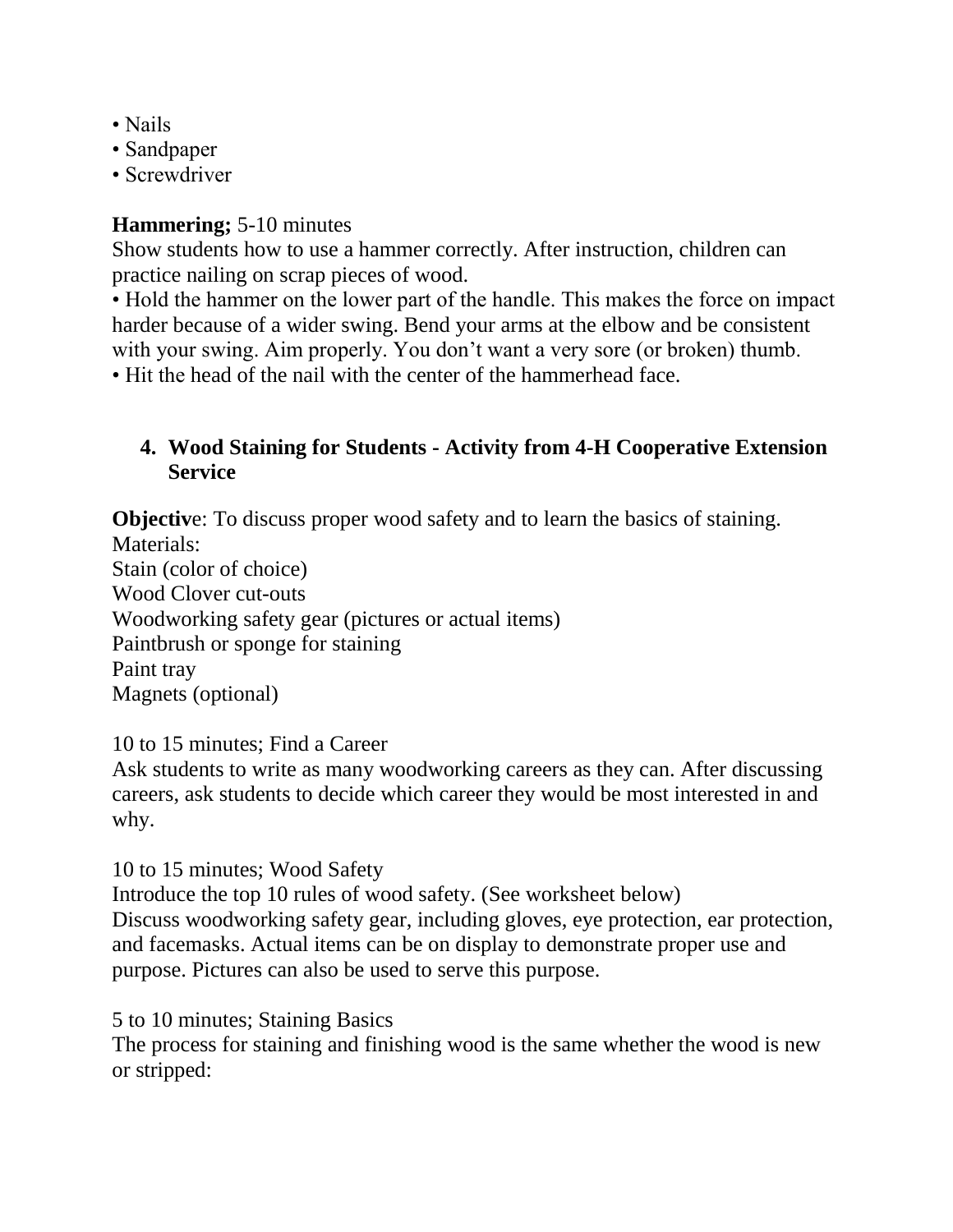1. Wear rubber gloves to protect your hands from the stain.

2. Pour a small amount of stain into an open pan or a paint roller tray.

3. Dip a clean sponge, cloth, or paintbrush into the stain and squeeze out the excess.

The pigment in the stain settles to the bottom of the can after several hours. For a more uniform stain job, stir the stain at regular intervals.

4. Using long, continuous strokes, apply the stain to a small area at a time, following the grain pattern of the wood

5. Wipe the wet stain with a clean, dry cloth to even out the application and to remove excess stain.

6. Repeat for a darker tone.

25 to 35 minutes; Cutouts Magnets

Ask students to thoroughly sand pre-cut wood cutouts. These can be homemade or bought from the store. In a well-ventilated area, using the process listed above, stain the cutouts using the color of choice. Allow wood to dry between coats. When finished, add a magnet to the back for a wonderful refrigerator decoration! Larger cutouts can be used for wall hangings or clocks.

#### **Woodworking Shop Safety**

### **10 Safety Tips to Post in Your Shop**

**1) Think Before You Cut** – The most powerful tool in your shop is your brain, use it.

Thinking your cuts and movements through before acting can help save both fingers and scrap wood.

**2) Keep a Clean Shop** – A cluttered shop is an accident waiting to happen. Keeping your shop clean will help protect you, and your tools, from tripping hazards.

**3) Avoid Distractions** – Pay attention to your actions. Looking up to watch the shop TV or visitor can result in your hand contacting the blade. Always wait until you have completed your cut before you take your eyes off the blade.

**4) Don't Rush** – Keep in mind that this is just a hobby and take a break when you feel rushed or frustrated with a project. Mistakes happen when we rush to complete a job.

**5) Don't Force It** – If your saw is resisting the cut, stop and see what's wrong. A misaligned rip fence or improperly seated throat plate can sometimes cause a board to get stuck in mid cut. Forcing the board in these situations may cause kickback or contact with

the blade. Take a moment to evaluate the situation and determine the problem.